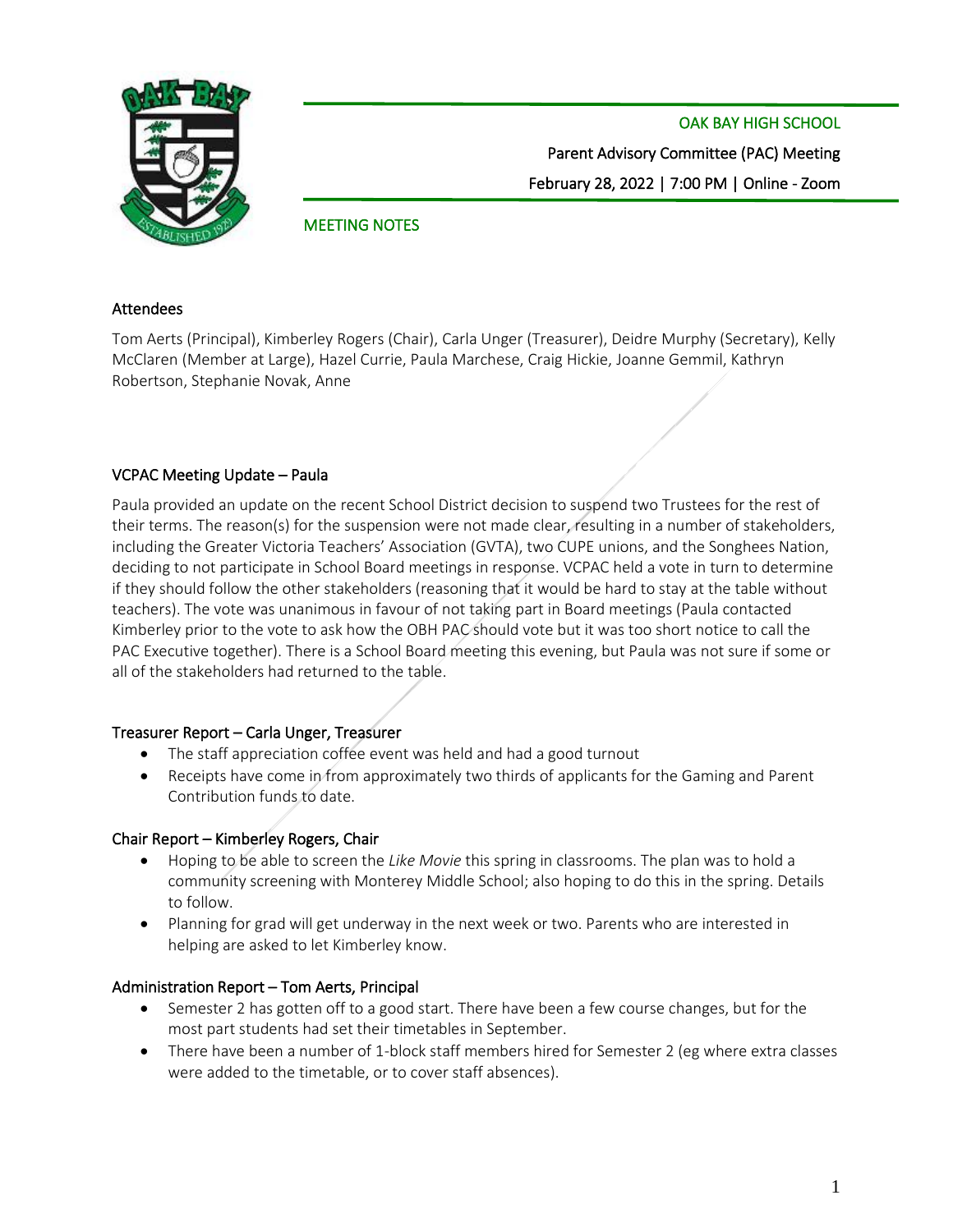- The school musical the Little Mermaid will be showing starting March 3, with a total of 7 performances over the next two weeks, including a matinee. Tickets are available online and at the school. Seating is limited to 50% capacity in the school theatre. The school will just break even if the shows are sold out at 50% capacity.
- Athletics lots happening with winter sports, including a number of teams that are currently at or soon going to BCs, including:
	- o Junior girls' basketball came in  $3<sup>rd</sup>$  place on the Island and qualified for BCs
	- $\circ$  Junior boys' basketball came in 1<sup>st</sup> on the Island and are currently at the BCs
	- $\circ$  Senior girls' basketball won three games at the Islands and finished 4<sup>th</sup> overall, narrowly missing a spot in the BCs
	- o Senior boys' basketball won the Islands on the weekend and head to the BCs soon
	- o The OBH ski and snowboard team is currently in Kicking Horse for BCs
- Spring sport; rugby, ultimate, tennis, golf, girls' soccer, among others are starting soon
- Band concerts took place last week with limited capacity, though students were happy to perform in front of an audience again.
- Covid
	- o Enhanced Covid measures were dropped this week (e.g there are no longer designated doors for entry and exit, and the common areas are open again). It feels more like a school, a lot more social.
	- o Clubs are back, and the school is able to have full-school assemblies for the first time in two years.
	- o Masks and hand sanitizing rules continue to be in place.

### Parent Questions

- *A sub didn't wear a mask in class, and students didn't know ahead of time. Is there a way for students to know ahead of time if a teacher won't be wearing a mask?*  Everyone in the school is expected to wear masks, and subs are to let the school know if they have an exemption. Tom wasn't aware of this incident  $-$  it's the first time this has happened  $$ and will follow up.
- *Will there be parent-teacher interviews this term?* A decision hasn't been made on this. Tom will get back to parents.

## Graduation 2022

- It's looking like the Block party and dinner dance will be able to go ahead (on May 20, which is a Pro-D day). The dinner dance will be held at the Delta hotel.
- The school is looking at moving grad back to UVic, where if it goes ahead attendance will be able to be at full capacity. It is also possible that an exemption will be made re the need to show vaccine passports (for grads or guests), though this has not been made official.
- Grad is set for June 1, but there is a conflict with a number of sporting events (BCs) that also fall on that date, so the school is trying to get another date. They should know within a week. If Grad is not held on June 1, it will likely be held in the last week of June.
- Grad assembly will be held on March 10 during Focus Block. This is the first grad assembly to be held in the school in two years. Grads will decide on valedictorian, the grad song, and grad gift at the assembly.
- All grads need to complete a google form with information for grad by Friday March 4. Parents are asked to remind grads to complete the form.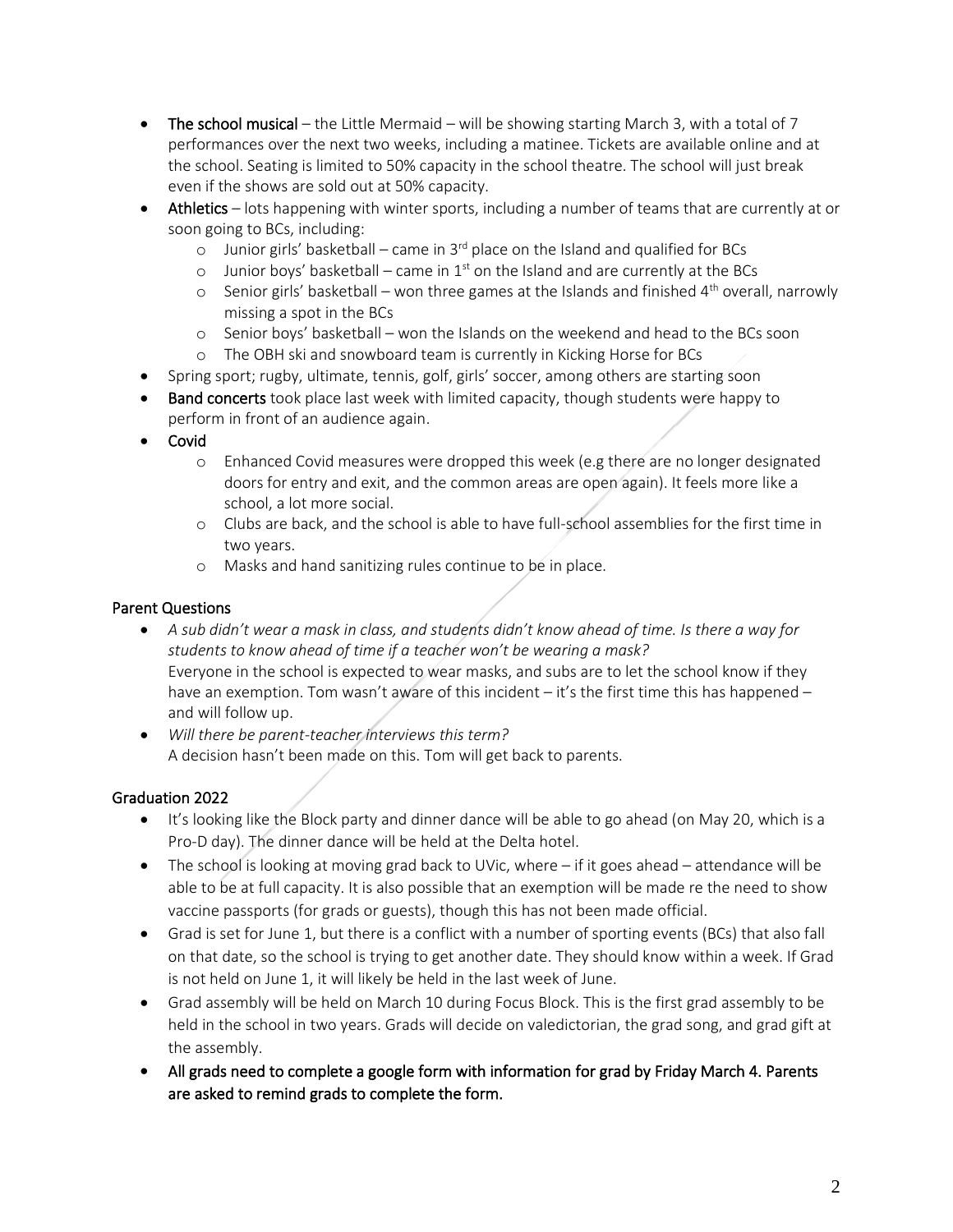• Carla reminded the group that the PAC has put aside \$500 for the grads this year.

### School timetable

• There has been a lot of debate around whether the school should follow a linear or a semester timetable, with a large investment of time devoted to the question in 2018/2019, including surveys and research. At that time, the school decided to continue with the linear system. During Covid OBH, along with other schools in the District, has had to implement quarterly and semester timetables. The District has recently told schools that they can stay with what they have or make a change. However, if they want to do something different schools have to involve stakeholders (students, parents, teachers). OBH is working with a timetable committee to put out surveys to parents and students before spring break to get feedback on whether to continue with the linear system or to revert to the semester system. They will also provide a chart outlining key points of both the semester and linear systems to give people as much information as possible about each choice.

### Questions from parents

- How will the decision re whether the school will have a linear or a semester timetable be made? *Will information re the decision process be part of survey information that goes out?* Ultimately all stakeholder feedback will be given to the committee, who will make recommendations to Tom. Tom will make a decision based on the work and recommendations of the committee, and feedback from the three stakeholder groups.
- *Is the current semester indicative of what the semester would look like in the fall with a semester system?*

Yes, though band would be linear. Not sure if the school could commit to all fine arts being run in a linear way, however.

• *Does it seem like staff are pretty split on the two choices?* It's hard to speculate, though there is some more openness to the semester system as a result of teachers having taught in semesters.

### School wellness Goal

• The school has hired Kate Baker as wellness coordinator for the school. She'll come to the next PAC meeting and make a presentation to parents. She'll be focusing on grades 11 and 12 as they don't receive information around wellness in PE (as students in grades 9 and 10 do).

## Questions from parents

- *Has Omicron settled down in the school?*  Yes, though it's not gone. We still have students away due to Omicron.
- *Are grade 9 vaccinations coming back?* Yes, but they won't include Covid vaccinations this year.
- *Is there any update on the literacy and numeracy assessments?* Yes, English literacy and numeracy assessments will be held in April and June. French language assessments will not take place.

### Adjournment